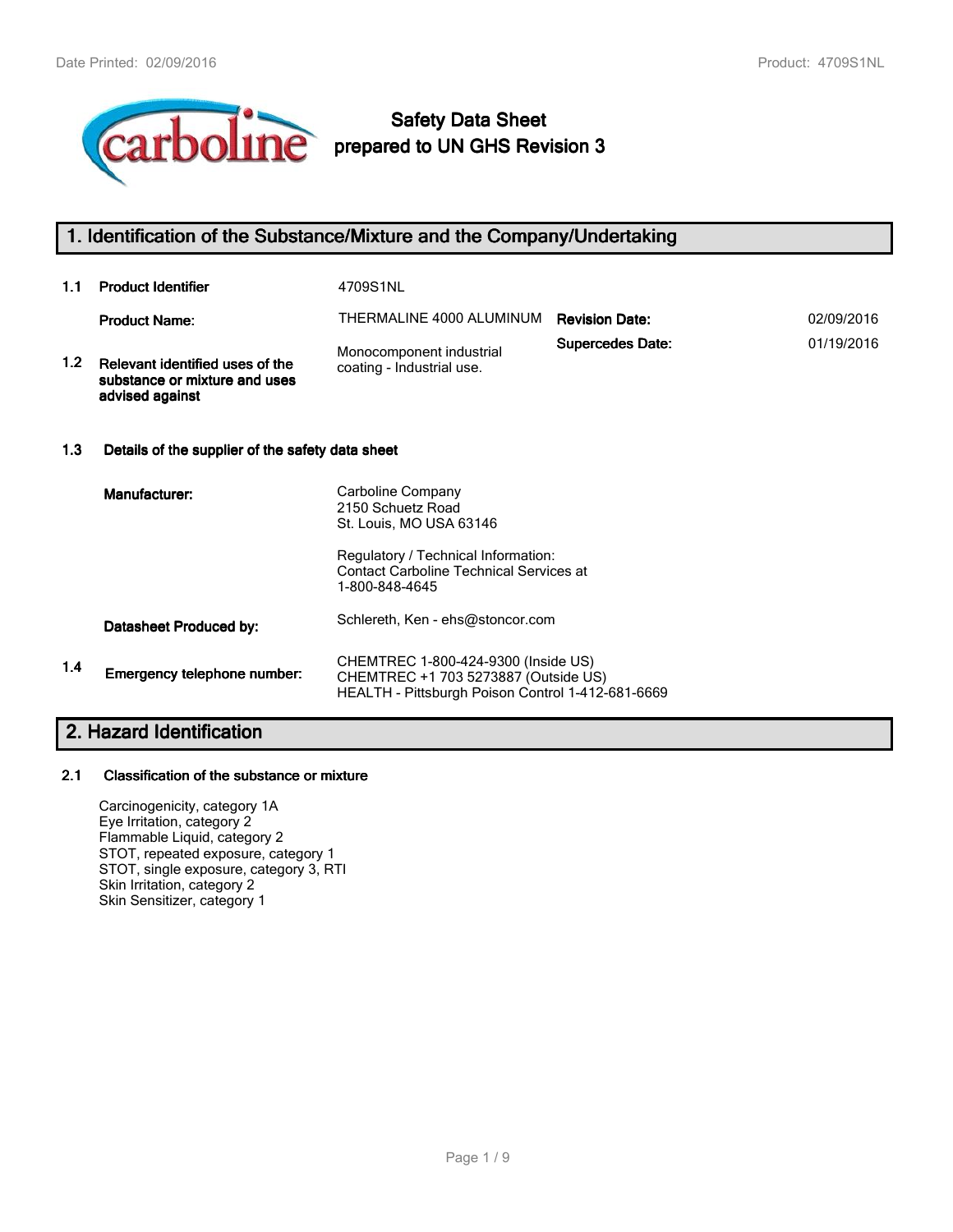## **2.2 Label elements**

#### **Symbol(s) of Product**



## **Signal Word**

Danger

## **Named Chemicals on Label**

| PARACHLOROBENZO TRIFLUORIDE, MICA, MICROCRYSTALLINE SILICA, ANHYDROUS ALUMINUM SILICATE |  |  |
|-----------------------------------------------------------------------------------------|--|--|
|-----------------------------------------------------------------------------------------|--|--|

#### **GHS HAZARD STATEMENTS**

| Flammable Liquid, category 2           | H <sub>225</sub> | Highly flammable liquid and vapour.                                                                                                       |
|----------------------------------------|------------------|-------------------------------------------------------------------------------------------------------------------------------------------|
| Skin Irritation, category 2            | H315             | Causes skin irritation.                                                                                                                   |
| Skin Sensitizer, category 1            | H317             | May cause an allergic skin reaction.                                                                                                      |
| Eye Irritation, category 2             | H319             | Causes serious eye irritation.                                                                                                            |
| STOT, single exposure, category 3, RTI | H335             | May cause respiratory irritation.                                                                                                         |
| Carcinogenicity, category 1A           | H350-1A          | May cause cancer.                                                                                                                         |
| STOT, repeated exposure, category 1    | H372             | Causes damage to organs through prolonged or repeated<br>exposure.                                                                        |
| <b>GHS PRECAUTION PHRASES</b>          |                  |                                                                                                                                           |
|                                        | P <sub>201</sub> | Obtain special instructions before use.                                                                                                   |
|                                        | P202             | Do not handle until all safety precautions have been read<br>and understood.                                                              |
|                                        | P <sub>210</sub> | Keep away from heat/sparks/open flames/hot surfaces. - No<br>smoking.                                                                     |
|                                        | P235             | Keep cool.                                                                                                                                |
|                                        | P <sub>260</sub> | Do not breathe dust/fume/gas/mist/vapours/spray.                                                                                          |
|                                        | P <sub>264</sub> | Wash hands thoroughly after handling.                                                                                                     |
|                                        | P280             | Wear protective gloves/protective clothing/eye protection/<br>face protection.                                                            |
|                                        | P <sub>284</sub> | Wear respiratory protection.                                                                                                              |
|                                        | P302+352         | IF ON SKIN: Wash with plenty of soap and water.                                                                                           |
|                                        | P304+340         | IF INHALED: Remove victim to fresh air and keep at rest in a<br>position comfortable for breathing.                                       |
|                                        | P305+351+338     | IF IN EYES: Rinse cautiously with water for several minutes.<br>Remove contact lenses, if present and easy to do so.<br>Continue rinsing. |
|                                        | P308+313         | IF exposed or concerned: Get medical advice/attention                                                                                     |
|                                        | P314             | Get medical advice/attention if you feel unwell.                                                                                          |
|                                        | P332+313         | If skin irritation occurs: Get medical advice/attention.                                                                                  |
|                                        | P333+313         | If skin irritation or rash occurs: Get medical advice/attention.                                                                          |
|                                        | P403+233         | Store in a well-ventilated place. Keep container tightly<br>closed.                                                                       |

## **2.3 Other hazards**

No Information

## **Results of PBT and vPvB assessment:**

The product does not meet the criteria for PBT/VPvB in accordance with Annex XIII.

# **3. Composition/Information On Ingredients**

## **3.2 Mixtures**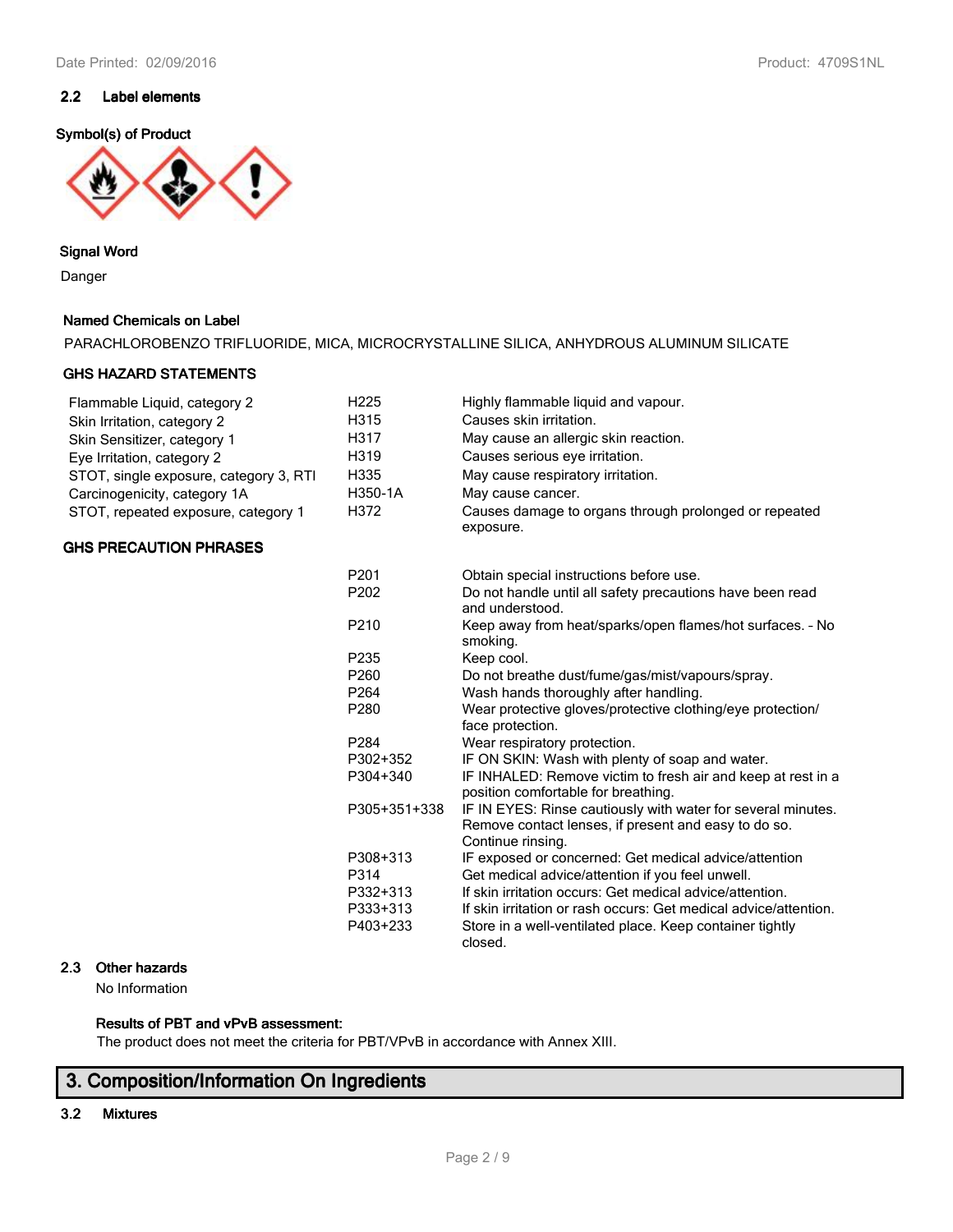#### **Hazardous Ingredients**

| <b>Chemical Name</b>        |                              | $\frac{9}{6}$                                                  |
|-----------------------------|------------------------------|----------------------------------------------------------------|
| ANHYDROUS ALUMINUM SILICATE |                              | $10 - 25$                                                      |
| MICROCRYSTALLINE SILICA     |                              | $10 - 25$                                                      |
| ETHYL POLYSILICATE          |                              | $10 - 25$                                                      |
| ETHYL ALCOHOL               |                              | $10 - 25$                                                      |
| <b>MICA</b>                 |                              | $2.5 - 10$                                                     |
|                             |                              | $2.5 - 10$                                                     |
| <b>METHYL N-AMYL KETONE</b> |                              | $2.5 - 10$                                                     |
|                             |                              | $2.5 - 10$                                                     |
| ALUMINUM (DUST OR FUME)     |                              | $2.5 - 10$                                                     |
| 2-BUTOXYETHANOL             |                              | $2.5 - 10$                                                     |
|                             |                              |                                                                |
| <b>GHS Symbols</b>          | <b>GHS Hazard Statements</b> | M-Factors                                                      |
| GHS07                       | H315-319-335                 | 0                                                              |
| GHS08                       | H350-372                     | 0                                                              |
|                             |                              | 0                                                              |
| GHS02                       | H <sub>225</sub>             | 0                                                              |
| GHS07                       | H319-335                     | 0                                                              |
| GHS02-GHS07                 | H226-315-317-319-335         | 0                                                              |
|                             | H <sub>227</sub>             | 0                                                              |
| GHS02-GHS07                 | H226-302-332                 | 0                                                              |
| GHS02                       | H <sub>261</sub>             | 0                                                              |
| GHS07                       | H227-302-312-315-319-332     | 0                                                              |
|                             |                              | PARACHLOROBENZO TRIFLUORIDE<br>DIPROPYLENE GLYCOL METHYL ETHER |

**Additional Information:** The text for GHS Hazard Statements shown above (if any) is given in Section 16.

## **4. First-aid Measures**

#### **4.1 Description of First Aid Measures**

**AFTER INHALATION:** Give oxygen or artificial respiration if needed. Remove person to fresh air. If signs/symptoms continue, get medical attention.

**AFTER SKIN CONTACT:** In case of contact, immediately flush skin with plenty of water for at least 15 minutes while removing contaminated clothing and shoes. If skin irritation persists, call a physician.

**AFTER EYE CONTACT:** Rinse thoroughly with plenty of water for at least 15 minutes and consult a physician.

**AFTER INGESTION:** Do NOT induce vomiting. Never give anything by mouth to an unconscious person. If swallowed, call a poison control centre or doctor immediately.

#### **4.2 Most important symptoms and effects, both acute and delayed**

Harmful if swallowed. Irritating to eyes and skin. Risk of serious damage to the lungs (by aspiration). Vapours may cause drowsiness and dizziness. This product contains silica which is classified by IARC as a known human carcinogen (Group 1). Crystalline silica is known to cause silicosis.

#### **4.3 Indication of any immediate medical attention and special treatment needed**

No information available on clinical testing and medical monitoring. Specific toxicological information on substances, if available, can be found in section 11.

When symptoms persist or in all cases of doubt seek medical advice.

## **5. Fire-fighting Measures**

#### **5.1 Extinguishing Media:**

Carbon Dioxide, Dry Chemical, Foam, Water Fog

**UNUSUAL FIRE AND EXPLOSION HAZARDS:** Flammable liquid. Vapours are heavier than air and may spread along floors. Vapours may form explosive mixtures with air. Vapors may travel to areas away from work site before igniting/flashing back to vapor source. Provide adequate ventilation. Prevent the creation of flammable or explosive concentrations of vapour in air and avoid vapour concentration higher than the occupational exposure limits. Keep away from heat/sparks/open flames/hot surfaces. - No smoking. Electrical installations / working materials must comply with the technological safety standards. Wear shoes with conductive soles.

#### **5.2 Special hazards arising from the substance or mixture**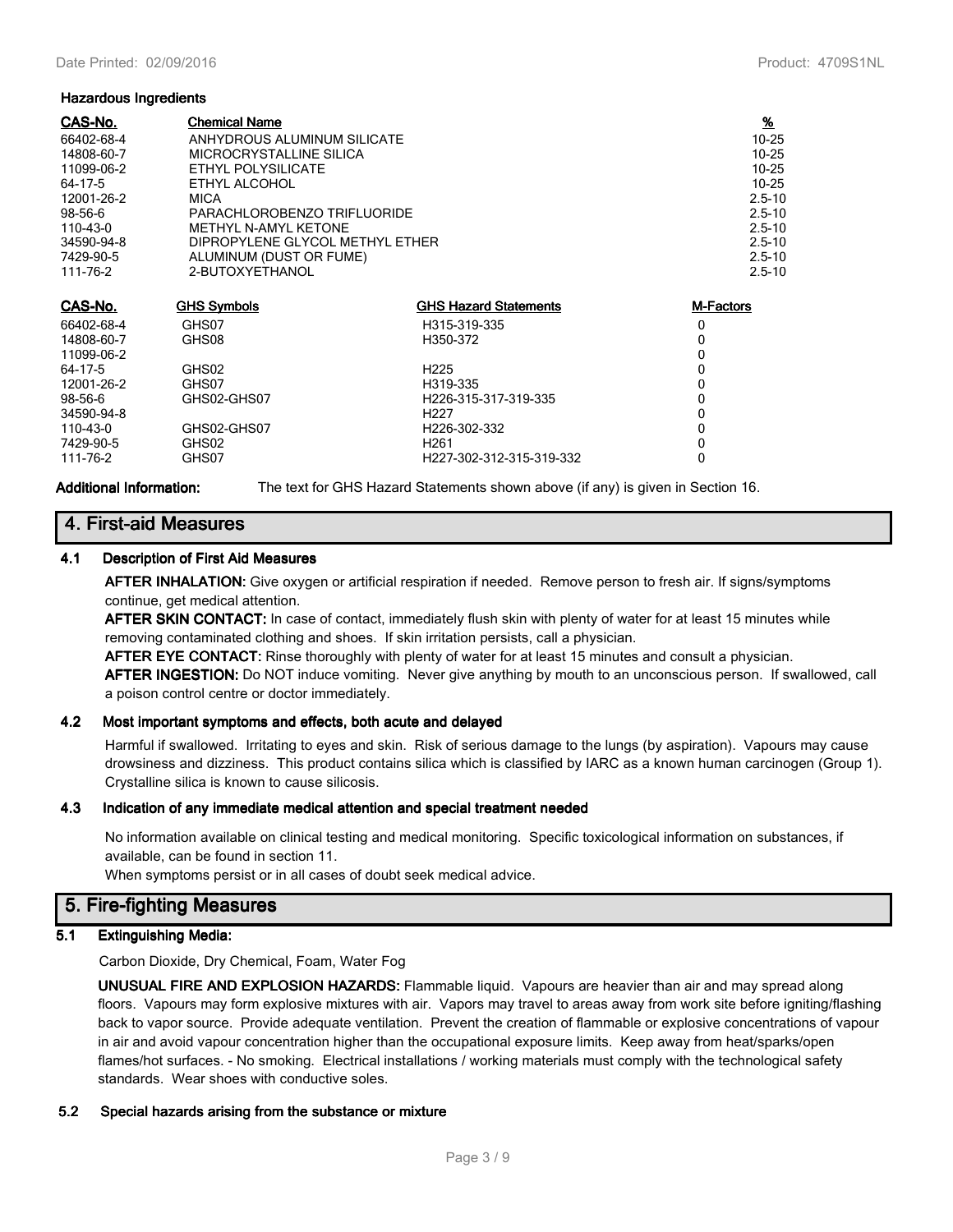#### No Information

#### **5.3 Advice for firefighters**

In the event of fire, wear self-contained breathing apparatus. Cool containers / tanks with water spray. Flammable.

## **6. Accidental Release Measures**

#### **6.1 Personal precautions, protective equipment and emergency procedures**

For personal protection see section 8. Ensure adequate ventilation. Evacuate personnel to safe areas. Evacuate personnel to safe areas. Remove all sources of ignition. Remove all sources of ignition. To avoid ignition of vapours by static electricity discharge, all metal parts of the equipment must be grounded. Wear personal protective equipment.

#### **6.2 Environmental precautions**

Do not allow material to contaminate ground water system. Prevent product from entering drains.

#### **6.3 Methods and material for containment and cleaning up**

Prevent further leakage or spillage if safe to do so. Contain spillage, soak up with non-combustible absorbent material, (e.g. sand, earth, diatomaceous earth, vermiculite) and transfer to a container for disposal according to local / national regulations (see section 13). Contain spillage, soak up with non-combustible absorbent material, (e.g. sand, earth, diatomaceous earth, vermiculite) and transfer to a container for disposal according to local / national regulations (see section 13).

#### **6.4 Reference to other sections**

Please refer to disposal requirements or country specific disposal requirements for this material. See Section 13 for further information.

## **7. Handling and Storage**

#### **7.1 Precautions for safe handling**

**INSTRUCTIONS FOR SAFE HANDLING :** Keep containers dry and tightly closed to avoid moisture absorption and contamination. Prepare the working solution as given on the label(s) and/or the user instructions. Do not breathe vapours or spray mist. Ensure all equipment is electrically grounded before beginning transfer operations. Do not use sparking tools. Wash thoroughly after handling. Do not get in eyes, on skin, or on clothing. Use only with adequate ventilation/personal protection.

**PROTECTION AND HYGIENE MEASURES :** Handle in accordance with good industrial hygiene and safety practice. Wash hands before breaks and at the end of workday. When using, do not eat, drink or smoke.

#### **7.2 Conditions for safe storage, including any incompatibilities**

#### **CONDITIONS TO AVOID:** Heat, flames and sparks.

**STORAGE CONDITIONS:** Keep container closed when not in use. Store in a dry, well ventilated place away from sources of heat, ignition and direct sunlight.

#### **7.3 Specific end use(s)**

No specific advice for end use available.

## **8. Exposure Controls/Personal Protection**

## **8.1 Control parameters**

# **Ingredients with Occupational Exposure Limits**

# **(US)**

| Name                        | <u>%</u>  | ACGIH TLV- ACGIH TLV- OSHA PEL-<br>TWA | <b>STEL</b> | TWA                       | <b>OSHA PEL-</b><br><b>CEILING</b> | <b>OEL Note</b> |
|-----------------------------|-----------|----------------------------------------|-------------|---------------------------|------------------------------------|-----------------|
| ANHYDROUS ALUMINUM SILICATE | $10 - 25$ | 10.0 MG/M3                             | N/E         | 5.0 MG/M3                 | N/E                                |                 |
| MICROCRYSTALLINE SILICA     | $10 - 25$ | 0.025 MG/M3<br>(respirable)            | N/F         | $0.1$ MG/M3<br>(constant) | N/E                                |                 |
| ETHYL POLYSILICATE          | $10 - 25$ | N/E                                    | N/E         | N/E                       | N/E                                |                 |
| ETHYL ALCOHOL               | 10-25     | 1000 PPM                               | 1000 PPM    | 1900 MGM3                 | N/E                                |                 |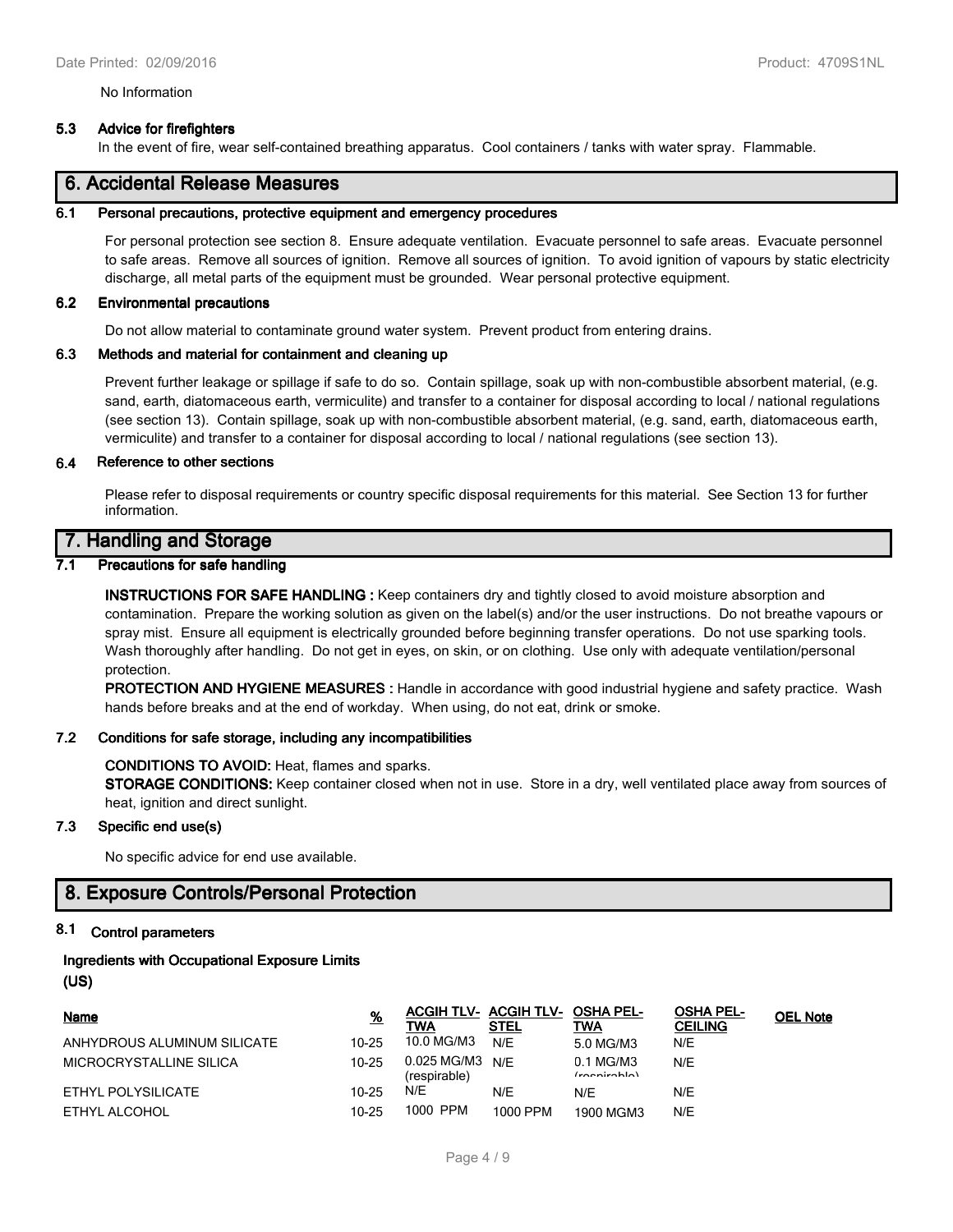| <b>MICA</b>                     | $2.5 - 10$ | 3 MGM3                   | N/E            | 3 MGM3                     | N/E |
|---------------------------------|------------|--------------------------|----------------|----------------------------|-----|
| PARACHLOROBENZO TRIFLUORIDE     | $2.5 - 10$ | N/E                      | N/E            | N/F                        | N/E |
| METHYL N-AMYL KETONE            | $2.5 - 10$ | 50 PPM                   | N/F            | 465 MG/M3                  | N/E |
| DIPROPYLENE GLYCOL METHYL ETHER | $2.5 - 10$ | 100 PPM                  | <b>150 PPM</b> | 600 MGM3                   | N/E |
| ALUMINUM (DUST OR FUME)         | $2.5 - 10$ | 10 MG/M3<br>(metal dust) | N/F            | 15 MG/M3<br>$(40+1)$ dunt) | N/E |
| 2-BUTOXYETHANOL                 | $2.5 - 10$ | 20 PPM                   | 50 PPM         | 50 PPM                     | N/E |

**FURTHER INFORMATION:** Refer to the regulatory exposure limits for the workforce enforced in each country.

#### **8.2 Exposure controls**

#### **Personal Protection**

**RESPIRATORY PROTECTION:** In order to avoid inhalation of spray-mist and sanding dust, all spraying and sanding must be done wearing adequate respirator. Use only with ventilation to keep levels below exposure guidelines reported in this document. User should test and monitor exposure levels to ensure all personnel are below guidelines. If not sure, or not able to monitor, use State or federally approved supplied air respirator. For silica containing coatings in a liquid state, and/or if no exposure limits are established above, air-supplied respirators are generally not required.

**EYE PROTECTION:** Safety glasses with side-shields.

**HAND PROTECTION:** Gloves should be discarded and replaced if there is any indication of degradation or chemical breakthrough. Impervious gloves. Request information on glove permeation properties from the glove supplier.

**OTHER PROTECTIVE EQUIPMENT:** Ensure that eyewash stations and safety showers are close to the workstation location. Lightweight protective clothing

**ENGINEERING CONTROLS:** Avoid contact with skin, eyes and clothing. Ensure adequate ventilation, especially in confined areas.

## **9. Physical and Chemical Properties**

| Information on basic physical and chemical properties  |                              |  |  |  |
|--------------------------------------------------------|------------------------------|--|--|--|
|                                                        | Viscous Aluminum Liquid      |  |  |  |
| <b>Physical State</b>                                  | Liquid                       |  |  |  |
| Odor                                                   | Solvent                      |  |  |  |
| <b>Odor threshold</b>                                  | N/D                          |  |  |  |
| рH                                                     | N/D                          |  |  |  |
| Melting point / freezing point (°C)                    | N/D                          |  |  |  |
| Boiling point/range (°C)                               | 149 F (65 C) - 374 F (190 C) |  |  |  |
| Flash Point, (°C)                                      | 16                           |  |  |  |
| <b>Evaporation rate</b>                                | Slower Than Ether            |  |  |  |
| Flammability (solid, gas)                              | Not determined               |  |  |  |
| Upper/lower flammability or explosive<br><b>limits</b> | $0.9 - 36.0$                 |  |  |  |
| Vapour Pressure, mmHg                                  | N/D                          |  |  |  |
| <b>Vapour density</b>                                  | Heavier than Air             |  |  |  |
| <b>Relative density</b>                                | Not determined               |  |  |  |
| Solubility in / Miscibility with water                 | N/D                          |  |  |  |
| Partition coefficient: n-octanol/water                 | Not determined               |  |  |  |
| Auto-ignition temperature (°C)                         | Not determined               |  |  |  |
| Decomposition temperature (°C)                         | Not determined               |  |  |  |
|                                                        | Appearance:                  |  |  |  |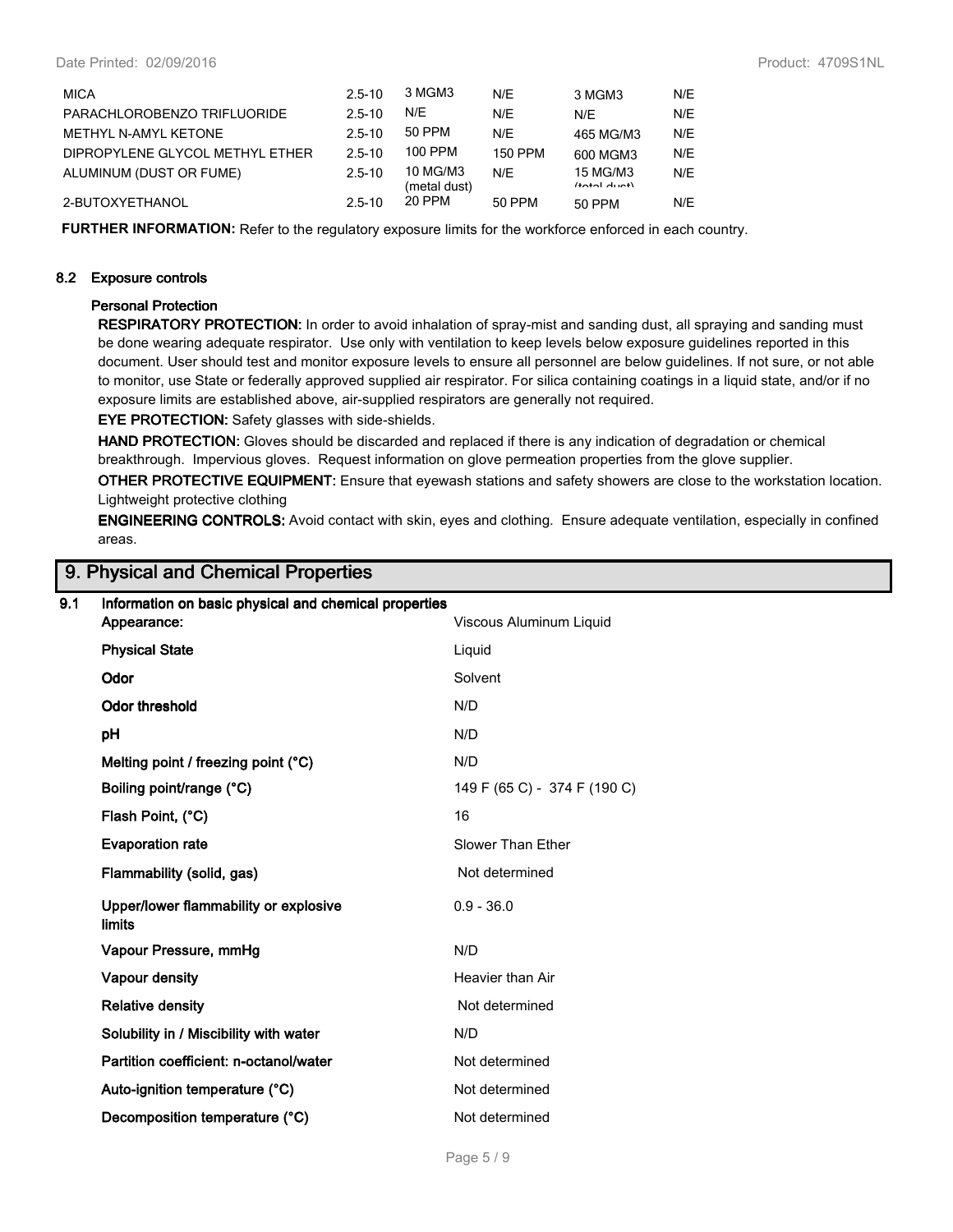|     | <b>Viscosity</b>            | <b>Unknown</b> |
|-----|-----------------------------|----------------|
|     | <b>Explosive properties</b> | Not determined |
|     | <b>Oxidising properties</b> | Not determined |
| 9.2 | Other information           |                |
|     | VOC Content g/l:            | 360            |
|     | Specific Gravity (g/cm3)    | 1.52           |

# **10. Stability and Reactivity**

#### **10.1 Reactivity**

No reactivity hazards known under normal storage and use conditions.

#### **10.2 Chemical stability**

Stable under normal conditions.

#### **10.3 Possibility of hazardous reactions**

Hazardous polymerisation does not occur.

#### **10.4 Conditions to avoid**

Heat, flames and sparks.

#### **10.5 Incompatible materials**

Strong oxidizing agents.

#### **10.6 Hazardous decomposition products**

Carbon dioxide (CO2), carbon monoxide (CO), oxides of nitrogen (NOx), dense black smoke.

## **11. Toxicological Information**

#### **11.1 Information on toxicological effects**

| <b>Acute Toxicity:</b><br>Oral LD50:<br>Inhalation LC50: | N/D<br>N/D     |
|----------------------------------------------------------|----------------|
| Irritation:                                              | Unknown        |
| Corrosivity:                                             | <b>Unknown</b> |
| Sensitization:                                           | Unknown        |
| Repeated dose toxicity:                                  | Unknown        |
| Carcinogenicity:                                         | Unknown        |
| <b>Mutagenicity:</b>                                     | Unknown        |
| <b>Toxicity for reproduction:</b>                        | Unknown        |

**If no information is available above under Acute Toxicity then the acute effects of this product have not been tested. Data on individual components are tabulated below:**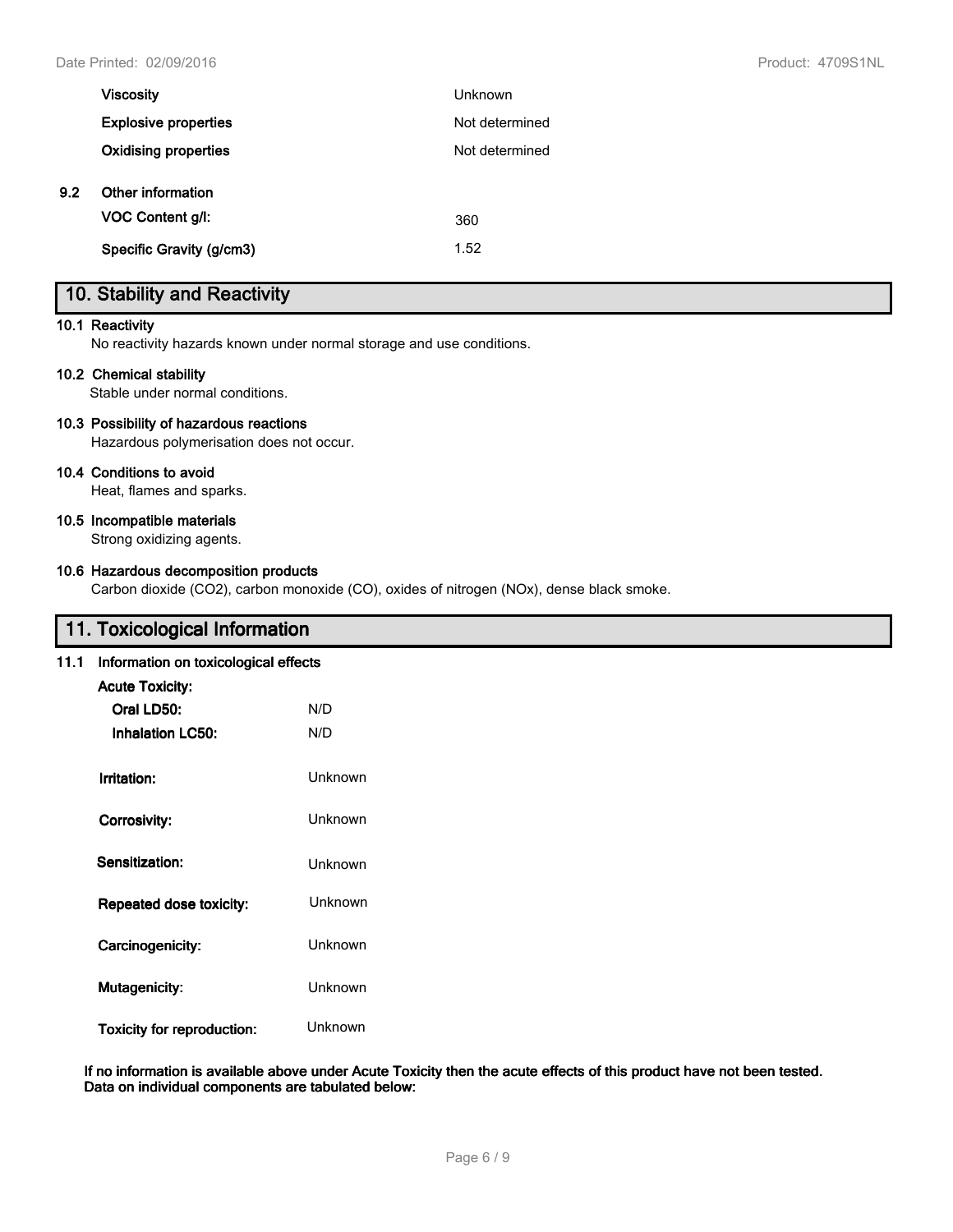Date Printed: 02/09/2016 Product: 4709S1NL

| CAS-No.    | <b>Chemical Name</b>            | Oral LD50             | Dermal LD50                   | Vapor LC50                                            |
|------------|---------------------------------|-----------------------|-------------------------------|-------------------------------------------------------|
| 66402-68-4 | ANHYDROUS ALUMINUM SILICATE     | Not Available         |                               | Not Available                                         |
| 14808-60-7 | MICROCRYSTALLINE SILICA         | 22500 mg/kg           | Not Available                 | Not Available                                         |
| 11099-06-2 | ETHYL POLYSILICATE              | Not Available         |                               | Not Available                                         |
| 64-17-5    | ETHYL ALCOHOL                   | 7060 mg/kg, oral, rat |                               | 20000 ppm/10 hrs, rat,<br>inhalation                  |
| 12001-26-2 | <b>MICA</b>                     | Not Available         |                               | Not Available                                         |
| 98-56-6    | PARACHLOROBENZO TRIFLUORIDE     | 6800 mg/kg, oral, rat | 3300 mg/kg, dermal,<br>rabbit | 4479 ppm                                              |
| 34590-94-8 | DIPROPYLENE GLYCOL METHYL ETHER | 5135 mg/kg, oral, rat |                               | 275 ppm/7h rat, inh                                   |
| 110-43-0   | METHYL N-AMYL KETONE            | 1670 mg/kg rat oral   |                               | 2000 ppm, 4 hours                                     |
| 7429-90-5  | ALUMINUM (DUST OR FUME)         | 5001 mg/kg, oral, rat | Not Available                 | 888 mg/m3, Inh, Rat                                   |
| 111-76-2   | 2-BUTOXYETHANOL                 | 745 mg/kg, rat, oral  |                               | 1250 mg/kg, dermal, rat 550 ppm/4 hrs rat, inhalation |

#### **Additional Information:**

Harmful if swallowed. Irritating to eyes and skin. Risk of serious damage to the lungs (by aspiration). Vapours may cause drowsiness and dizziness. This product contains silica which is classified by IARC as a known human carcinogen (Group 1). Crystalline silica is known to cause silicosis.

|                   |                                               | 12. Ecological Information        |                                                                                    |                        |                |                     |  |
|-------------------|-----------------------------------------------|-----------------------------------|------------------------------------------------------------------------------------|------------------------|----------------|---------------------|--|
| 12.1              | Toxicity:                                     |                                   |                                                                                    |                        |                |                     |  |
|                   |                                               | EC50 48hr (Daphnia):              | Unknown                                                                            |                        |                |                     |  |
|                   |                                               | IC50 72hr (Algae):                | Unknown                                                                            |                        |                |                     |  |
|                   |                                               | LC50 96hr (fish):                 | Unknown                                                                            |                        |                |                     |  |
| 12.2 <sub>2</sub> |                                               | Persistence and degradability:    | Unknown                                                                            |                        |                |                     |  |
| 12.3              |                                               | <b>Bioaccumulative potential:</b> | Unknown                                                                            |                        |                |                     |  |
| 12.4              |                                               | Mobility in soil:                 | Unknown                                                                            |                        |                |                     |  |
| 12.5              | <b>Results of PBT and vPvB</b><br>assessment: |                                   | The product does not meet the criteria for PBT/VPvB in accordance with Annex XIII. |                        |                |                     |  |
| 12.6              |                                               | Other adverse effects:            | Unknown                                                                            |                        |                |                     |  |
| CAS-No.           |                                               | <b>Chemical Name</b>              |                                                                                    | <b>EC50 48hr</b>       | IC50 72hr      | <b>LC50 96hr</b>    |  |
|                   | 66402-68-4                                    | ANHYDROUS ALUMINUM SILICATE       |                                                                                    | No information         | No information | No information      |  |
|                   | 14808-60-7                                    | MICROCRYSTALLINE SILICA           |                                                                                    | No information         | No information | No information      |  |
|                   | 11099-06-2                                    | <b>ETHYL POLYSILICATE</b>         |                                                                                    | No information         | No information | No information      |  |
| 64-17-5           |                                               | ETHYL ALCOHOL                     |                                                                                    | 2 mg/l (Daphnia Magna) | No information | $42$ mg/l (fish)    |  |
|                   | 12001-26-2                                    | <b>MICA</b>                       |                                                                                    | No information         | No information | No information      |  |
| 98-56-6           |                                               | PARACHLOROBENZO TRIFLUORIDE       |                                                                                    | 2 mg/l (Daphnia magna) | No information | 3 mg/l (Zebra fish) |  |
| 110-43-0          |                                               | METHYL N-AMYL KETONE              |                                                                                    | No information         | No information | No information      |  |
|                   | 34590-94-8                                    | DIPROPYLENE GLYCOL METHYL ETHER   |                                                                                    | No information         | No information | No information      |  |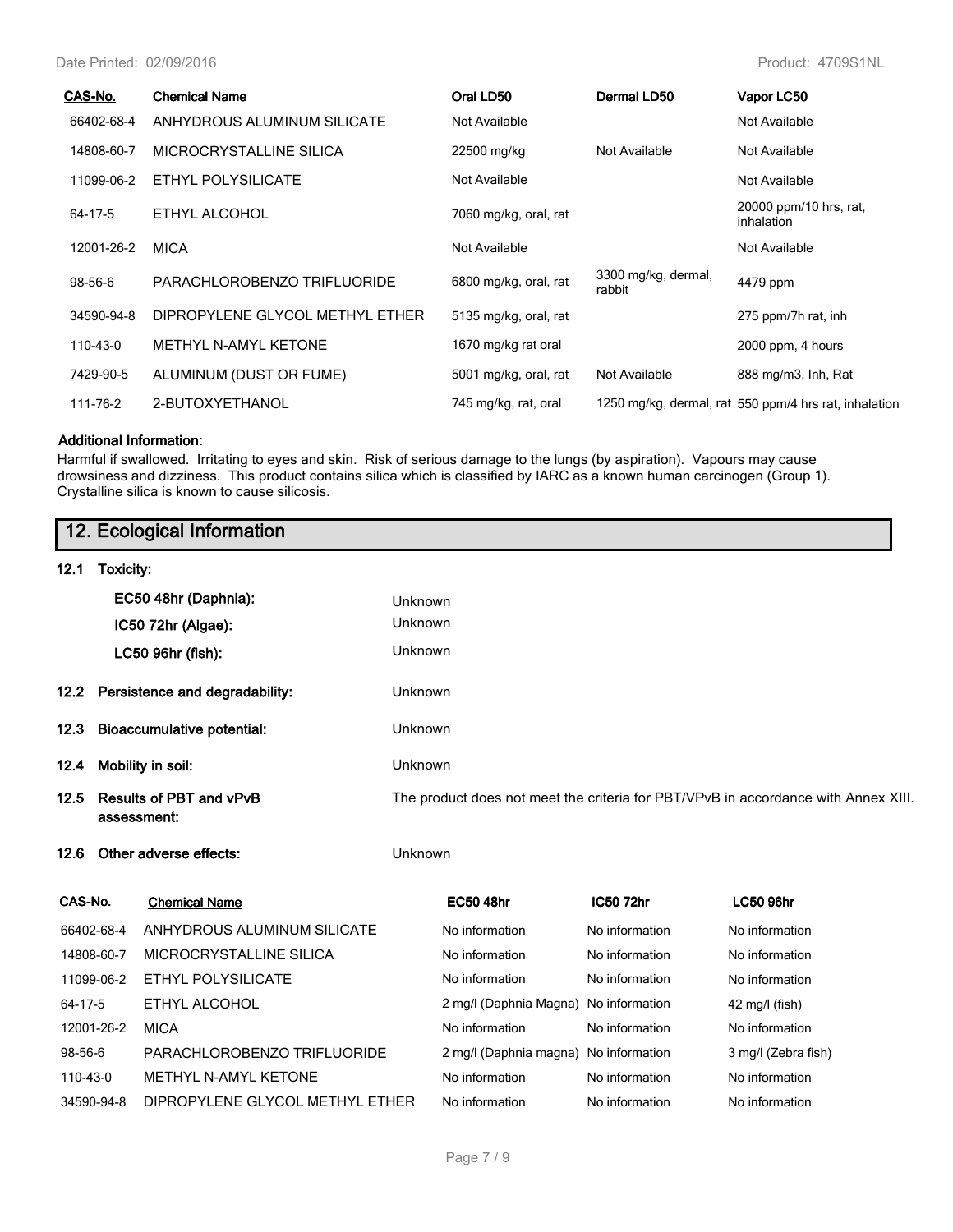#### 7429-90-5 ALUMINUM (DUST OR FUME) No information No information No information

111-76-2 2-BUTOXYETHANOL 1800 mg/l (Water flea) 911 mg/l (Algae) 1474 mg/kg (Fish)

## **13. Disposal Considerations**

**13.1 WASTE TREATMENT METHODS:** Do not burn, or use a cutting torch on, the empty drum. If recycling is not practicable, dispose of in compliance with local regulations. Dispose of in accordance with local regulations. Empty containers should be taken to an approved waste handling site for recycling or disposal.

## **14. Transport Information**

| 14.1 | UN number                                                                   | <b>UN 1263</b> |
|------|-----------------------------------------------------------------------------|----------------|
|      | 14.2 UN proper shipping name                                                | Paint          |
|      | Technical name                                                              | N/A            |
| 14.3 | Transport hazard class(es)                                                  | 3              |
|      | Subsidiary shipping hazard                                                  | None           |
| 14.4 | Packing group                                                               | Ш              |
| 14.5 | <b>Environmental hazards</b>                                                | Unknown        |
| 14.6 | Special precautions for user                                                | Unknown        |
|      | EmS-No.:                                                                    | $F-E$ , S-E    |
| 14.7 | Transport in bulk according to Annex II<br>of MARPOL 73/78 and the IBC code | Unknown        |

## **15. Regulatory Information**

**15.1 Safety, health and environmental regulations/legislation for the substance or mixture:**

## **U.S. Federal Regulations: As follows -**

## **CERCLA - Sara Hazard Category**

This product has been reviewed according to the EPA 'Hazard Categories' promulgated under Sections 311 and 312 of the Superfund Amendment and Reauthorization Act of 1986 (SARA Title III) and is considered, under applicable definitions, to meet the following categories:

Fire Hazard, Acute Health Hazard, Chronic Health Hazard

#### **Sara Section 313:**

This product contains the following substances subject to the reporting requirements of Section 313 of Title III of the Superfund Amendment and Reauthorization Act of 1986 and 40 CFR part 372:

| <b>Chemical Name</b>    | CAS-No.   |
|-------------------------|-----------|
| ALUMINUM (DUST OR FUME) | 7429-90-5 |
|                         |           |

#### **Toxic Substances Control Act:**

All components of this product are either listed on the TSCA Inventory or are exempt.

This product contains the following chemical substances subject to the reporting requirements of TSCA 12(B) if exported from the United States:

## **Chemical Name CAS-No.**

No TSCA 12(b) components exist in this product.

## **U.S. State Regulations: As follows -**

#### **New Jersey Right-to-Know:**

The following materials are non-hazardous, but are among the top five components in this product.

## **Chemical Name CAS-No.**